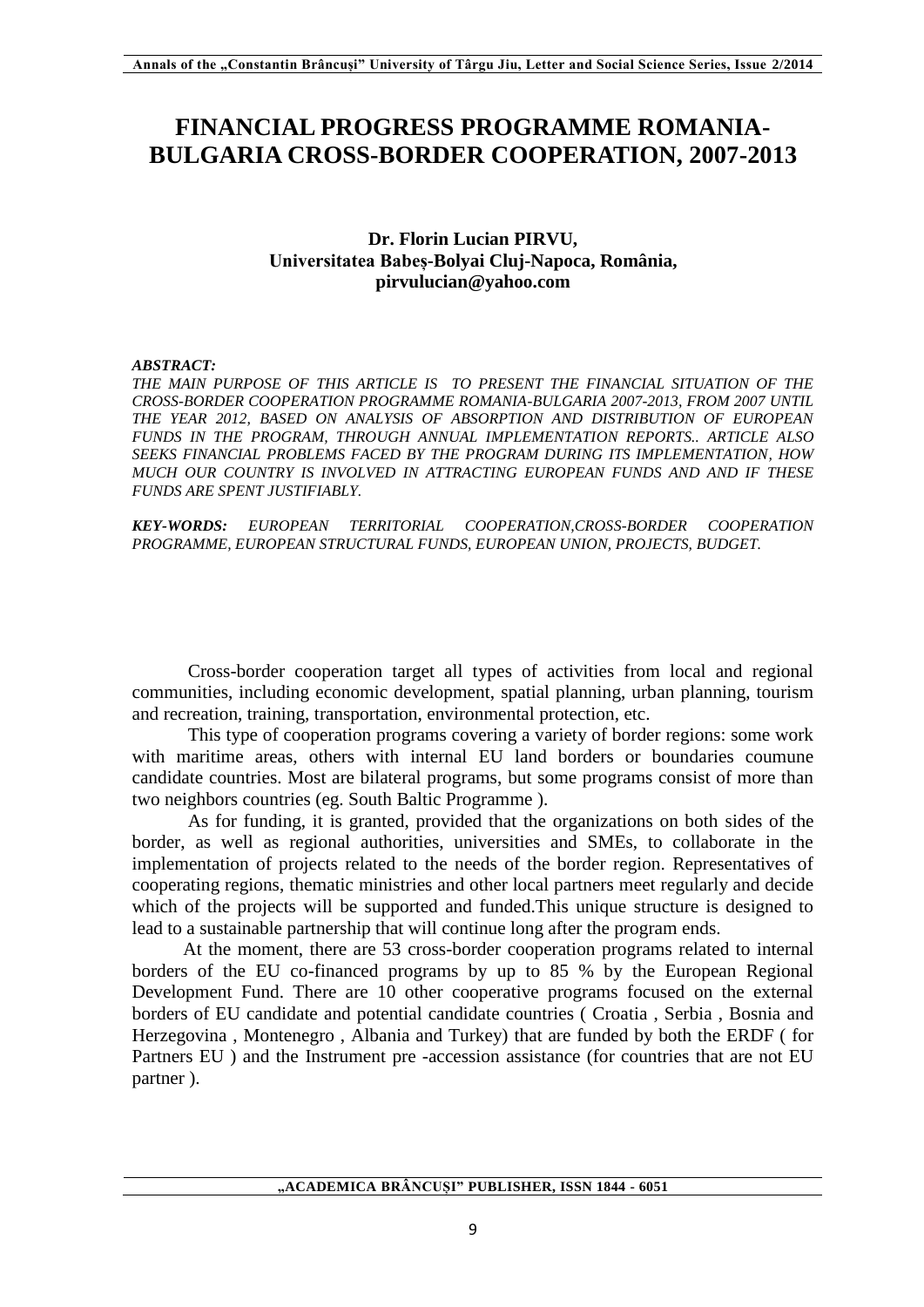Among these, it is the Cross Border Cooperation Programme Romania - Bulgaria, which is one of Programmes for the period 2007-2013, carried out under the "European Territorial Cooperation" of the European Union's cohesion policy. This Border Territorial Cooperation Programme is the first program that addressed to the border area between Romania and Bulgaria as EU internal border after their accession to the European Union on 1 January 2007. It is the first program developed based on the principles and requirements of the Structural Funds as border area became eligible to receive financial assistance from the European Regional Development Fund under the European Territorial Cooperation Objective. It is also the first program that treats border region as a whole, without distinction belonging to one of the two neighbors.

 The program aims to encourage and strengthen cooperation in the border area of the two neighboring countries, Romania and Bulgaria, through joint activities leading to the interconnection of territories and of course to promote social and economic development consistent, correlated and that sustainable border region.

 The program supports the development of eligible border areas, both in Romania and in Bulgaria. Seeks to create a "bridge " between the two countries in order to assist border regions, in order to solve similar problems of developing collaborative and promoting common solutions.In this way, the border, instead of separate regions on both sides of the Danube, it will unite them.

 The program promotes sustainable integrated cooperation in the border area, focusing on the strategic dimension of European cross-border spatial development involving and that benefits local communities. This will be achieved by joining communities in the program area and their involvement in economic activities, social and environmental.

 Overall objective of the CBC program is to bring people, businesses and communities in the border area Romanian - Bulgarian to develop joint cooperation area through sharing the benefits of human, natural and environmental and resources.

From a financial standpoint of view, until June 30, 2012 were contracted 197 million euros from 204.8 million euros total ERDF allocation (96.2%). By the same date, 578 applications were submitted for reimbursement in the amount of 48.7 million euros. The amount of payments to beneficiaries was on June 30, 2012 of 33.4 million (representing 16.33% of the ERDF allocation). Up to this date have been completed 71 projects under the Cross-Border Cooperation Programme Romania-Bulgaria 2007-2013, from a total of 126 contracted projects[1]. The results achieved by the completed projects have helped strengthen the cooperation relationships between the two partner countries through: organizing events, developing education / textbooks / materials specialist workshops / seminars / cultural events, publishing informative / promotional, organizing exchanges of experience creating cross-border networks and partnerships, acquisition of equipment / supplies, setting up development centers tourist / business, construction / rehabilitation of buildings and roads, improve infrastructure and business environment, tourism development.In December 31, 2012, the beneficiaries have filed 627 applications for reimbursement, totaling EUR 62,234,356.12.From this, there were been paid by the Management Authority, 545 requests for refunds, amounting to 38,752,394 euros from the ERDF. The remaining requests for reimbursement are in various stages of processing in the Common Secretary / Management Authority. In the context were 16 applications submitted to the Commission for payment of a total amount of 54,982,788.06 euros, of which the European Commission has repaid EUR 21,654,519 from ERDF [2].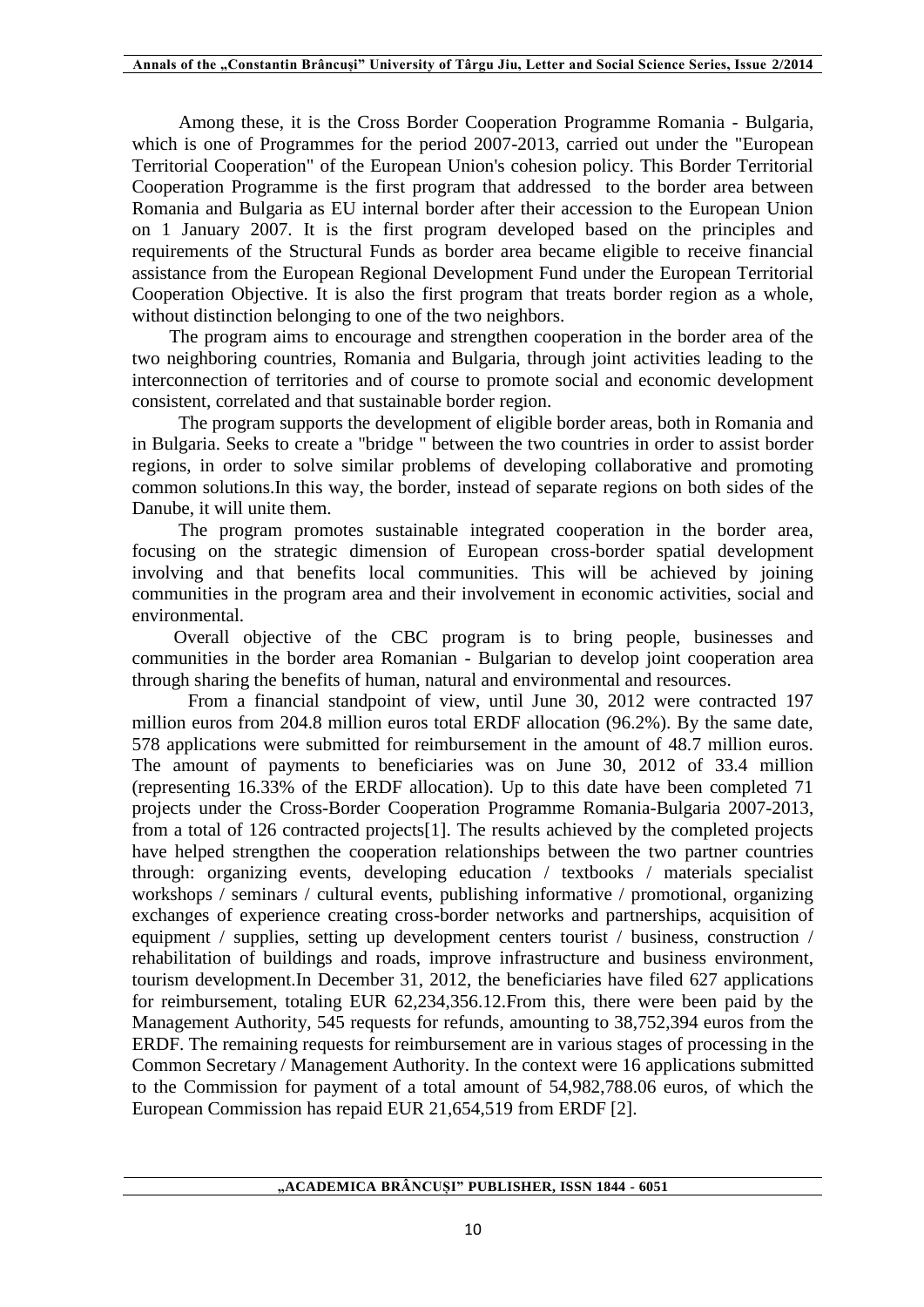According to the official website of the CBC Programme Romania-Bulgaria 2007- 2013, in June 2013, the situation of the implementation program was the following [3]:

| projects submitted        | 392                                     |  |
|---------------------------|-----------------------------------------|--|
| selected projects         | 225 (347 653 554,36<br><b>EUR-FEDR)</b> |  |
| projects contracted       | 141 (213 309)<br>185,95 EUR-FEDR)       |  |
| <b>Ongoing Projects</b>   | 42 (126 594<br><b>752,91 EUR-FEDR)</b>  |  |
| projects completed        | 93                                      |  |
| projects canceled         | 6 (3 911 286,37 EUR-<br><b>FEDR</b> )   |  |
| reimbursement<br>requests | 715 (82 370<br>775,30 EUR)              |  |

# *Dividing revenues by priority axis*

| <b>Priority Axis</b>            | EU investment | <b>National Public Contribution</b> | <b>Total public Contribution</b> |
|---------------------------------|---------------|-------------------------------------|----------------------------------|
| Accessibility                   | 80 594 790    | 14 832 151                          | 95 426 941                       |
| Environment                     | 76 238 315    | 13 646 018                          | 89 884 333                       |
| Economic and Social Development | 47 921 227    | 8 577 497                           | 56 498 724                       |
| <b>Technical Assistance</b>     | 13 069 425    | 7 1 24 1 18                         | 20 193 543                       |
| <b>Total</b>                    | 217 823 757   | 44 179 784                          | 262 003 541                      |

**Source***:[http://ec.europa.eu/regional\\_policy/country/prordn/details\\_new.cfm?gv\\_PAY=RO&gv\\_reg=ALL&g](http://ec.europa.eu/regional_policy/country/prordn/details_new.cfm?gv_PAY=RO&gv_reg=ALL&gv_PGM=1291&LAN=18&gv_PER=2&gv_defL=7) [v\\_PGM=1291&LAN=18&gv\\_PER=2&gv\\_defL=7](http://ec.europa.eu/regional_policy/country/prordn/details_new.cfm?gv_PAY=RO&gv_reg=ALL&gv_PGM=1291&LAN=18&gv_PER=2&gv_defL=7)*

## *The financial situation by years, according to the Annual Implementation Reports of the Programme:*

## *Year 2007:*

During 2007, expenditures were made from the budget of the CBC Programme Romania-Bulgaria.

According to the Article 82 of the General Regulation 1083/2006, the European Commission presented to the Certification Authority for the Cross-Border Cooperation Programme Romania-Bulgaria, the amount of 4,356,475.14 euros, representing the first payment in advance for the program in December 2007 [4].

#### *Year 2008:*

By the end of 2008 the European Commission sent to Romania, as pre-financing of the Cross Border Cooperation Programme Romania-Bulgaria, EUR 10,891,878.85.

During 2008, there were no costs to the Programme Romania-Bulgaria Cross-Border Cooperation Priority Axes 1-3. Only expenditure under technical assistance priority axis were recorded in 2008, but no refund request was not submitted until the end of the year. The total amount allocated for the first call for proposals, for the three priority axes,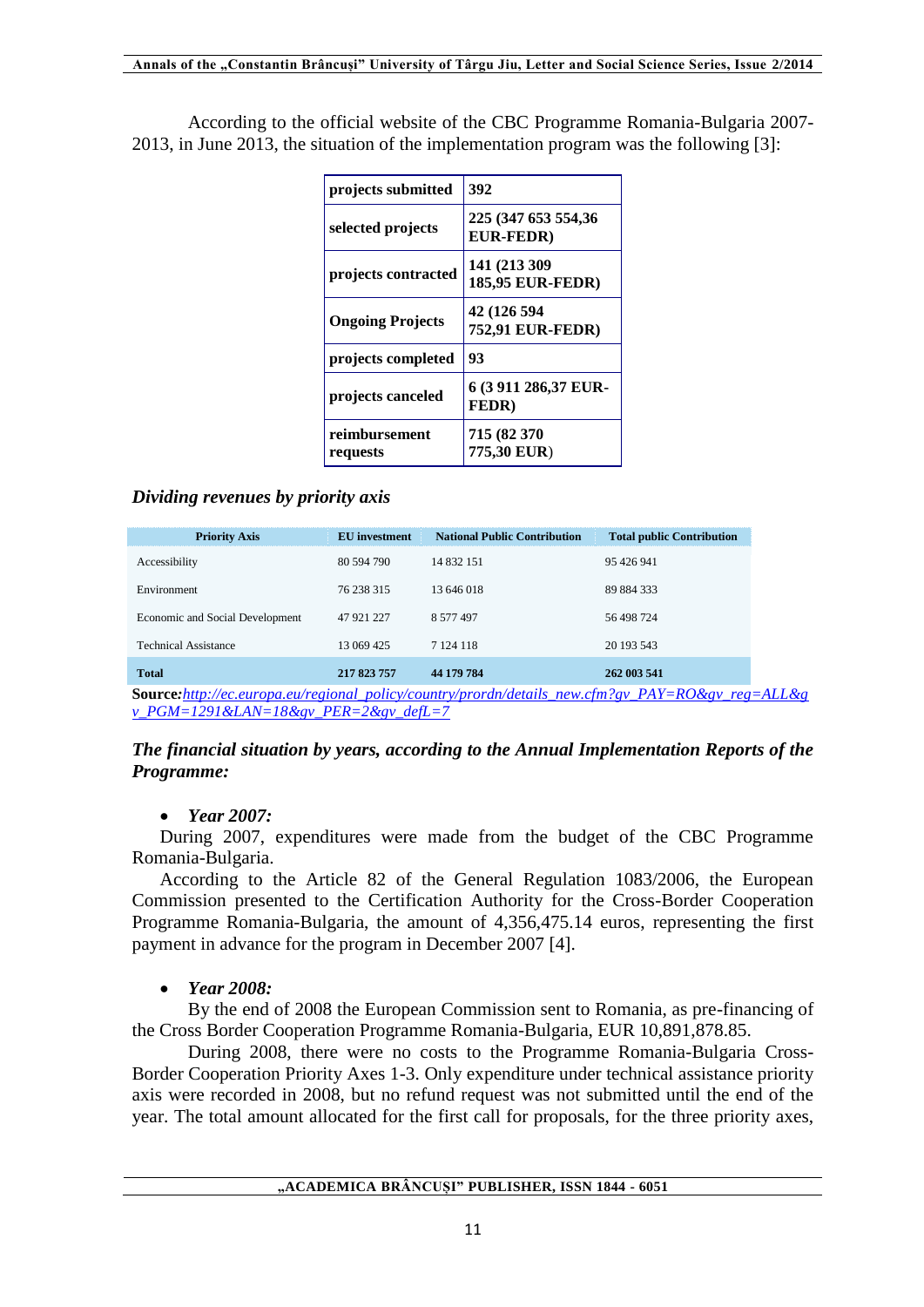was 40% of the ERDF financial allocation for 2007, for priority axes 1 and 2, and 60% of the financial allocation for 2007 ERDF Priority Axis 3, together national public and private funding, resulting in a total funding of EUR 16,131,862.

As expected, the highest average was recorded for projects submitted for priority axis 1, followed by Priority 2 and 3. A total of 12 projects, with an initial value of 500,000 euros were received - two for priority 1, priority 2 3 7 for Priority Axis 3 -, two projects worth over one million euros - one for each priority axis 1 and priority Axis 3.

A second call for proposals for projects both "soft" and "hard", was released in October 2008. Overall amount allocated for this call, for the three priority axes was EUR 101 464 403.

In the late of 2008, the global economic crisis began to be felt in the program area. Although he had at the time, positive values, all economic indicators have declined significantly in the last quarter of 2008 in both countries for almost all types of resources and activities. Also, imports and exports rates declined significantly in late 2008. Livelihoods most affected by global economic crisis in the last quarter of 2008 were: industry, financial, real estate and business services.

#### *• Year 2009:*

In early 2009 the global economic crisis have become increasingly observable in the program area. The crisis has brought with it new challenges, including the need to better regulate and supervise the financial mechanism. A good chance for a quick revival of the economy was the European funds, the same as in the current situation. This solution depends solely on competence and transparency of the process, with the potential to boost strategic areas and the economy in general. In this period of economic and financial difficulties, these funds can have two major advantages: the cheapest source, can boost big infrastructure projects and major branches of the economy and create new job opportunities. During 2009, five interim periods in the context of the second call for proposals, was available in the cross-border Cooperation Programme Romania-Bulgaria, as follows: January 31, 2009, March 31, 2009, April 30, 2009, July 31 2009 and 30 October 2009. By the end of 2009, the European Commission granted Romania, as pre-financing Cross Border Cooperation Programme Romania-Bulgaria, the amount of 19,604,138.13 euro. Amount represents 9% of the total Structural Funds allocated to this program in accordance with the revised Art. 82 of Regulation 1083/2006. No request for reimbursement was submitted in 2009 to the Managing Authority, for contracts under 1-3 Priority Axis of the programme.Only one first request was submitted by Romanian partners in Unit First Level Control in ROC Calarasi, until the end of 2009 under No. 6144/17.12.2009, totaling EUR 61260.55 [5].

Four requests for reimbursement under Priority Axis 4 - Technical Assistance Program, have been submitted to the Management at the end of 2009. Overall amount of reimbursement requests was 183 526 euros - 118 778 euro from the ERDF and 64748 Euro the contribution of the Romanian state budget. Two payment claims were submitted to the European Commission by the end of 2009, with a total value of 117,975.34 euros ERDF. None of the requests for payment has not been repaid by the Commission by the end of 2009 as a result of the revised description of the management and control and conformity assessment, were not re-submitted up until the end of 2009.

 The total amount allocated for the second call for proposals for the three priority axes was EUR 101 464 403.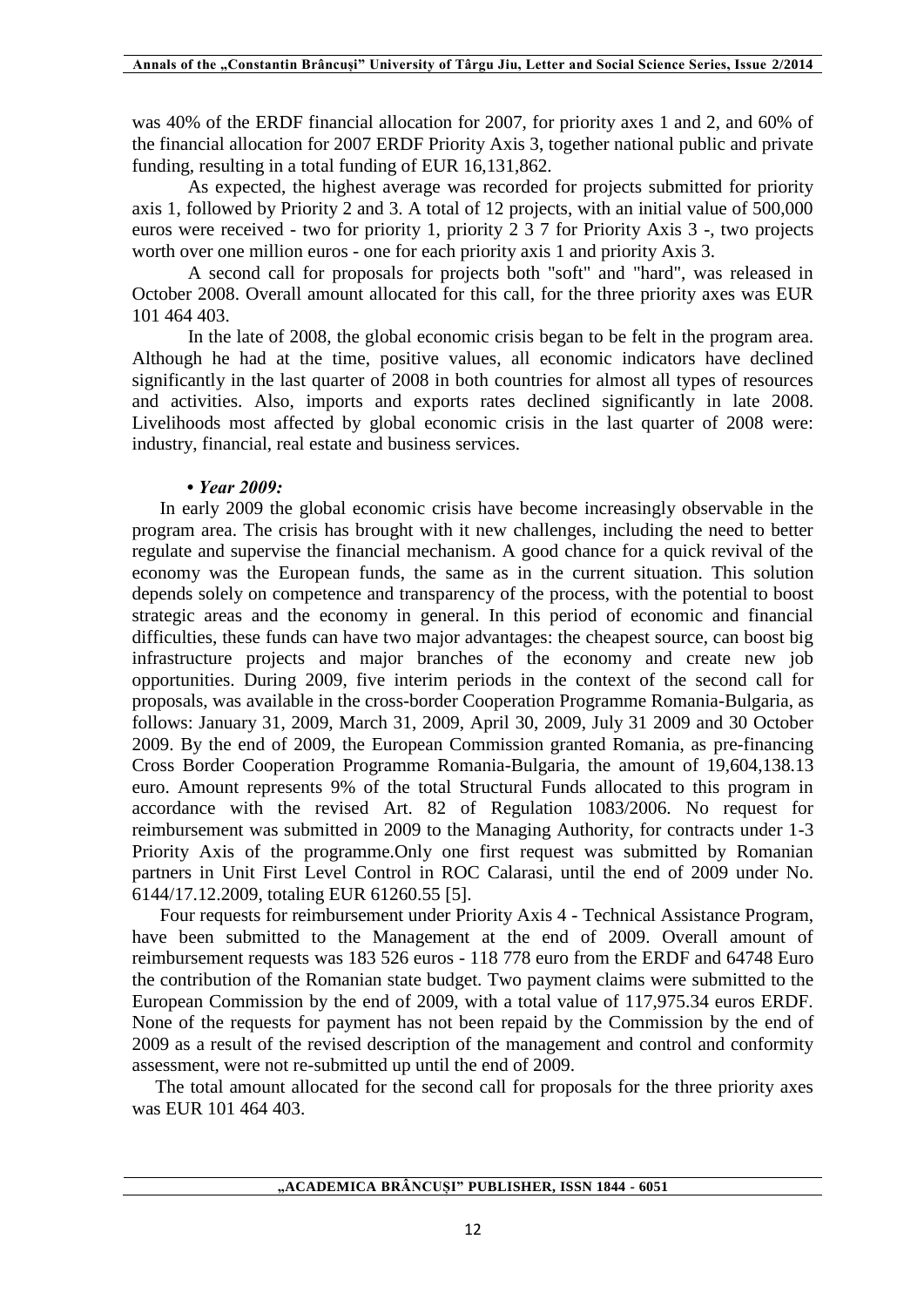## *Year 2010:*

By the end of 2009, the European Commission gave the pre-financing Cross Border Cooperation Programme Romania-Bulgaria, the amount of 19,604,138.13 Euros of ERDF funds. Amount represents 9% of the total allocated from the European Regional Development Fund (ERDF) under the Program in accordance with the revised Art. 82 of EC Regulation 1083/2006. For priority axes 1-3 until 31.12.2010 were submitted by program partners, the Joint Technical Secretariat (JTS), a total of 41 having a total value of Euro 885,656.27, of which 731,328.81 Euro ERDF. A total of 11 applications for reimbursement were verified and presented to the Joint Managing Authority (MA), with a total value of Euro 304,541.65 - 258,265.09 euros from the ERDF. A total of eight applications for reimbursement were authorized and paid by the Managing Authority to the beneficiaries, with a total sum of 171,124.20 Euros of ERDF.

Three payment requests were submitted to the Commission by the end of 2010, with a total value of EUR 331,610.26 from the ERDF. All three payment requests were reimbursed by the European Commission by the end of 2010, by which time they were contracted 67 projects with a total allocation of EUR 76,452,118.68 from the ERDF. In late 2010, the total ERDF allocation of 217,823,757.00 euros, a total of 175,682,385.11 euros already allocated in the selected programs.

## *Year 2011:*

During 2011, continued progress from 2010, in terms of increasing the number of contracted projects from 66 projects contracted in late 2010, with a total of 89,839,085.18 euros, 110 contracted projects at the end of 2011, amounting to 181,958,360.90 euros [6].

For priority axes 1-3 to 31.12.2011 were submitted by program partners, the Joint Technical Secretariat, a number of 309 applications with a total repayment of EUR 14,769,882.77 (validated by first level controllers ) - of which ERDF Euro 12,515,398.14. A total of 286 applications for reimbursement were verified and presented to the Joint Managing Authority, with a total value of EUR 13,493,992.17 - 11,433,392.82 euros of which ERDF. Until 31.12.2011 number 246 refund applications were approved and paid by the Managing Authority to the beneficiaries, with a total amount of 11,349,160.82 euro ERDF.

37 claims for reimbursement were submitted under Priority Axis 4 - Technical Assistance of the Program, the Joint Technical Secretariat, Managing Authority and National Authority for the period 2008-2011. The total amount of reimbursement requests was 2,521,239.14 euros, of which 34 have been paid by the end of 2011, with a value of 1,567,577.24 euros from the European Regional Development Fund. During 2011, a total of 22 applications for reimbursement were submitted under Priority Axis 4 - Technical Assistanceof the Program, to the Joint Managing Authority and National Authority. The total amount of reimbursement requests was 1,436,705.52 euros. For this request, the 19 were paid by the end of 2011, with a total value of EUR 870,474.21 from the ERDF. Remaining three claims for reimbursement were paid in early 2012.

## **Conclusions:**

At the beginning of the EU accession process, a lot of companies saw opportunities in the markets of their coasts. In particular, Bulgarian companies in the food and construction took advantage of their chances on the Romanian market as it is about three or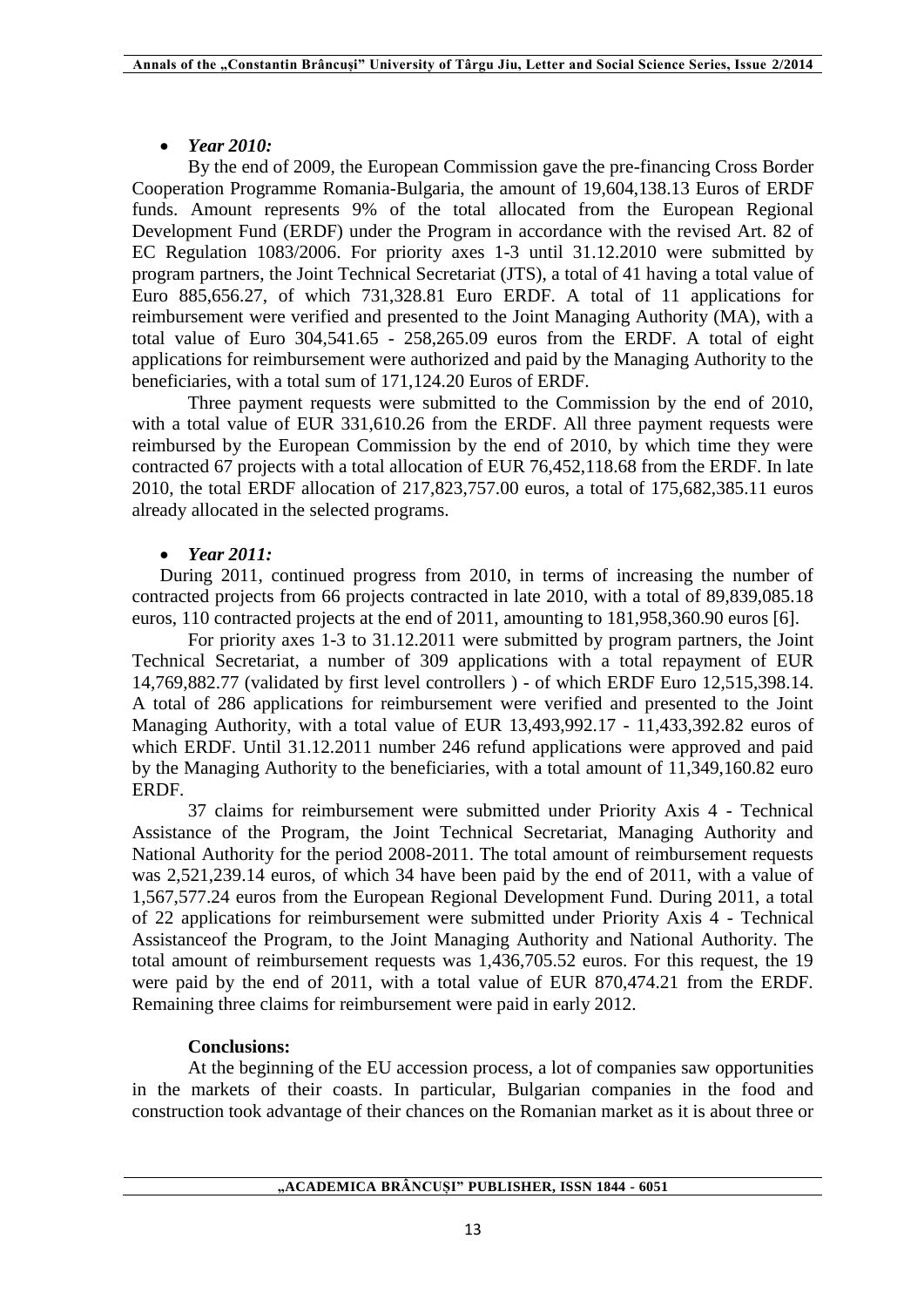four times more than Bulgaria. And more importantly, there is a significant demand for the products of Bulgaria in these sectors in Romania. So big companies started to invest in cross-border activities. But then came the economic crisis, the Romanian currency dropped significantly and their activities could not be profitable. Most of the Bulgarian companies have frozen or closed their efforts and activities and this is a situation that persists until today. Due to the economic crisis, some of the beneficiaries were not able to provide cofinancing or cash flow necessary. One of the proposed solutions was to access bank loans. However, in the same context of the financial and economic crisis, the beneficiaries had difficulty getting loans from banks, because many banks require more collateral from them in order to approve the loan. 5 beneficiaries requested to withdraw projects during 2011 [7].

Today, although the economic situation has improved, companies are not very keen to invest abroad because they are aware of the high risks which it would assume. In other sectors, there is almost no interaction, because the economic structure is about the same and it is difficult for a foreign company to compete with the indigenous, mainly because to cross the border, a lot of fees must to be paid.

In 2007, shortly after the EU accession of Romania and Bulgaria, was inaugurated Cross-Border Cooperation Programme between the two countries. This program is part of the EU cohesion policy. EU Cohesion Policy seeks to achieve balanced and sustainable development of the Community and is a fairly egalitarian notion. The idea of balanced development is actually a spatial manifestation of a social problem [8].

The total funding of the program is 262 million, of which EUR 217.8 million from the ERDF, 42.6 million of national public funding and private funds 1.5. Various monitoring agencies were established at program and project level to control the efficiency and allocation. Despite these agencies allocate funds face some difficulties. Public Policy Institute published a report in July 2011 which stated that in Romania, only 3.4% of the money from EU funds are spent effectively. [9] In the case of Romania and the countries which recently joined the European Comunity, one of the biggest challenges facing both public administration and business as is the capacity to absorb EU structural funds allocated for the programming period  $2007 - 2010$  [10]. Some of the main reasons that causes the low absorption rate financial resources are generated, in particular the lack of a coherent long-term vision of the authorities, insufficient resources for co-financing projects, low administrative capacity at central and local level, lack of institutional coordination failures public-private partnerships and insufficient skilled human resources [11]*.*

Romania's inability to use EU funds is endemic, although this may be explained by various factors. The fact that it fails to attract European funds since the early postaccession, at least the same as the national contribution to the Community budget, recording net charges as EU member state, is not only paradoxical situation, but also with dramatic effects discrepancies regarding the recovery of development and real convergence with the EU.

We tend to believe that the debate on structural funds absorption by Romania is at least confusing, the main reason is related to the lack of transparency of the central government, especially at the management of operational programs and also denying the vulnerabilities in this regard, which prevents identification of potential problems. Instead of analytic image is presented an incomplete picture of absorption, emphasizing only the positive aspects that ultimately make possible scientific approach difficult. While it is